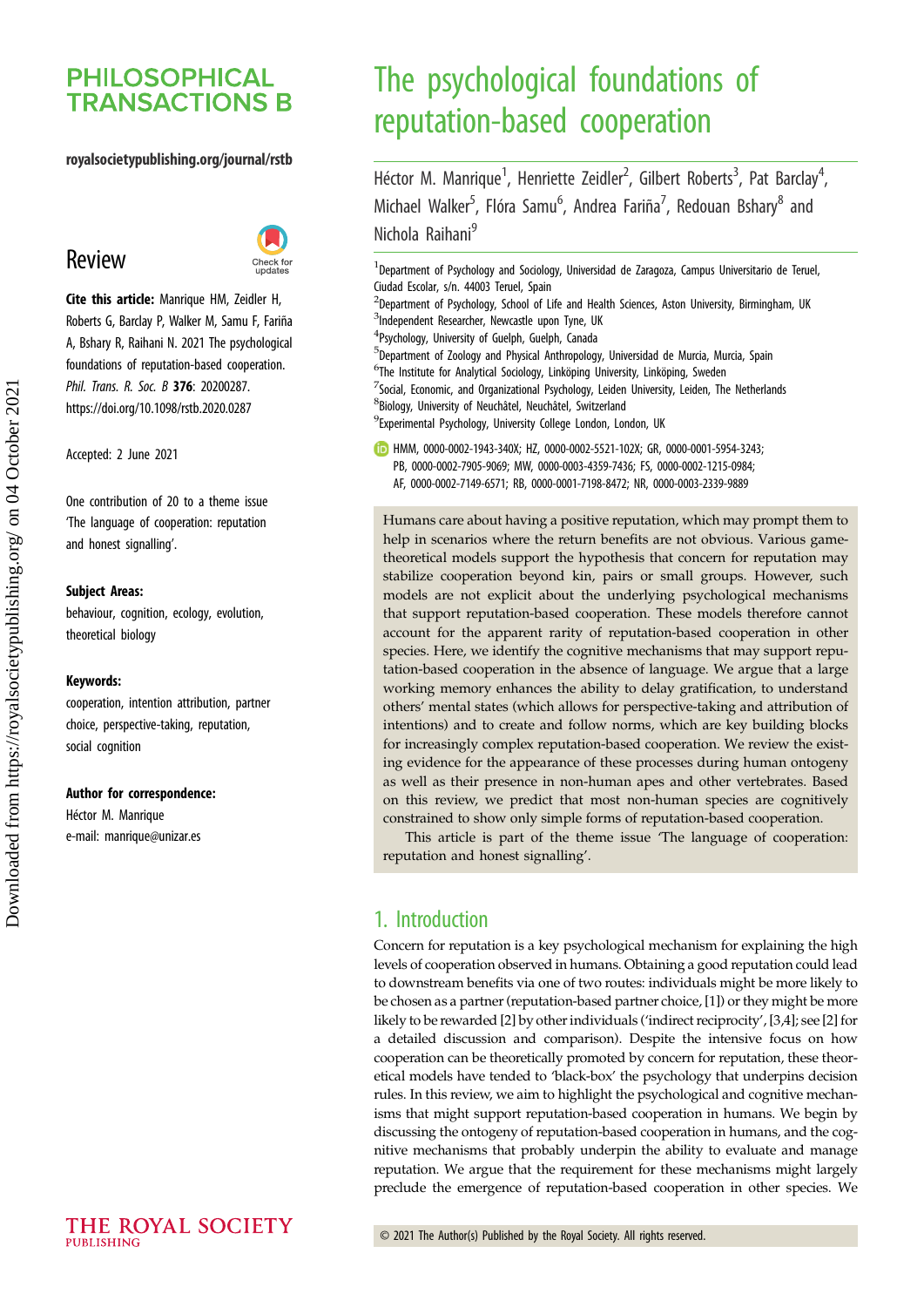2 royalsocietypublishing.org/journal/rstb royalsocietypublishing.org/journal/rstb Phil. Trans. R. Soc. $\sigma$ 376: 20200287

end by presenting a few examples where reputation-based cooperation in non-human species appears to exist, illustrating how reputation-based cooperation might sometimes be achieved by simpler cognitive means.

## 2. Reputation-based cooperation in humans and other primates

Reputation-based cooperation relies on two distinct capacities: individuals must be able to evaluate the reputations of others as well as be able to strategically manage their own reputation. The cognition underpinning these two facets of reputationbased cooperation is likely to differ [\(figure 1](#page-2-0)). Some evidence suggests that children begin to evaluate others on the basis of their prosociality from a very young age (reviewed in [\[5\]](#page-7-0) but see [\[6\]](#page-7-0) for failed replication efforts). Evidence also exists in non-human apes and other primates to suggest that individuals are able to evaluate and choose interaction partners on the basis of observed prosociality ([\[7](#page-7-0)–[10](#page-7-0)], but see [\[11\]](#page-7-0)).

In addition to evaluating others, humans also strategically manage their reputation by behaving more cooperatively when there is a possibility that other individuals will learn about their actions (see meta-analysis by Bradley et al. [[12\]](#page-8-0)). Observability increases cooperation in many domains, including tax compliance [[13](#page-8-0)]; voter turnout [\[14\]](#page-8-0); energy conservation [\[15](#page-8-0)]; environmentalism [[16\]](#page-8-0); blood donation [[17\]](#page-8-0) and more. Most researchers interpret this increased cooperation as being caused by people's concern for reputation.

However, unlike the ability to evaluate others' reputation, this tendency to strategically manage one's own reputation is not present at all stages of life and instead appears to emerge during development. Although young children (under 2 years old) are known to behave prosocially [\[18](#page-8-0)–[20\]](#page-8-0), such behaviour appears to stem from an intrinsic motivation to satisfy a partner's needs rather from attempts to strategically manage reputation. Children begin to show a concern for reputation from the age of around five, for example, by refraining from stealing from others if they are observed, or making more generous or fairer donations to recipients when their generosity will be revealed to others [[21](#page-8-0)–[23](#page-8-0)]. Other work has shown that a concern with appearing to be prosocial or fair-minded increases over childhood [\[24](#page-8-0)], and that children become especially concerned with self-presentation between the ages of 8 and 11 years [\[25](#page-8-0)]. At this age, children are increasingly able to inhibit behaviours that might result in social sanctions [\[26](#page-8-0),[27\]](#page-8-0) and attempt to present themselves in a positive light to others. At the same time, children become increasingly sceptical about the intentions of others, particularly when it comes to judging prosocial reputations [\[28](#page-8-0)]. Thus, it takes most of childhood for humans to hone their ability to understand how one's actions affect our reputations and to behave strategically so as to curate a positive reputation.

Unlike humans, there is scant evidence that non-human primates attempt to strategically manage their reputation. One recent study found that capuchin monkeys were insensitive to the presence of an observer when deciding whether to share food [\[29\]](#page-8-0), suggesting that capuchins do not attempt to strategically manage their reputation in this way. Studies in chimpanzees have also yielded null results. For instance, although chimpanzees increase effort in a resource acquisition task when watched by a potential competitor, they do not increase effort when watched by a potential cooperation

partner [\[30](#page-8-0)]. In the same task, 4- to 5-year-old children increased their efforts both in the presence of a competitive observer and in the presence of a potential future cooperation partner [[30\]](#page-8-0). Similarly, although 5-year-old children share more and steal less when observed by a peer, chimpanzees are not sensitive to the presence of an observer in the same paradigm [\[31](#page-8-0)], see also [\[22,32](#page-8-0)].

The findings above suggest that (i) cognitive strategies needed for reputation-based cooperation differ depending on whether we consider evaluation of partners versus managing one's own reputation, and (ii) that managing one's own reputation is likely to depend upon more sophisticated sociocognitive mechanisms. In what follows, we present four socio-cognitive candidates that may frequently be involved in reputation-based cooperation. Most fundamentally, we propose that an extensive working memory is key to developing the sophisticated forms of reputation management seen in humans. Three additional socio-cognitive abilities derive from working memory that are likely to be involved in reputationbased cooperation. These abilities are: (i) delaying gratification, (ii) understanding others' mental states, and (iii) following and enforcing social norms. We show how these building blocks recruit working memory and how they may impinge upon reputation-based cooperation—as well as distinguishing between the cognition needed for evaluating others' reputations and managing one's own reputation, respectively [\(figure 1\)](#page-2-0).

## 3. Cognitive mechanisms supporting reputationbased cooperation

#### (a) Working memory

Following Fuster [[33\]](#page-8-0), we define working memory as a mechanism of temporal integration. Crucially, working memory is not synonymous with short-term memory but rather emphasizes both the reactivation of long-term stored information and the integration of new inputs, both of which are likely to be involved in dynamically evaluating and managing reputation. Working memory can be metaphorically likened to a workstation, a place where information is temporarily held and manipulated. Working memory is engaged whenever sophisticated socio-cognitive calculations are needed, such as appreciating that our own perspectives, beliefs and intentions can differ from those of other individuals, and understanding that an individual's intentions might not be accurately represented by his actions.

The ability to successfully manage one's own reputation might often require individuals to monitor how they appear to others. Such monitoring requires the ability to entertain multiple perspectives simultaneously, which makes burdensome demands on working memory [[34\]](#page-8-0). Successfully managing one's own reputation might also involve mental time travel, which allows individuals to imagine how events might unfold in the future. This ability is also likely to involve working memory [[35\]](#page-8-0). Working memory is also likely to be involved in evaluating the reputations of others, for example, by tracking cooperative behaviours [[36\]](#page-8-0) and recalling what happened, with whom and when (episodic memory). The complexity of such tasks can be increased further when individuals compare observed behaviours against normative standards, or against behaviours adopted by other individuals. The all-round use of working memory poses some intriguing questions for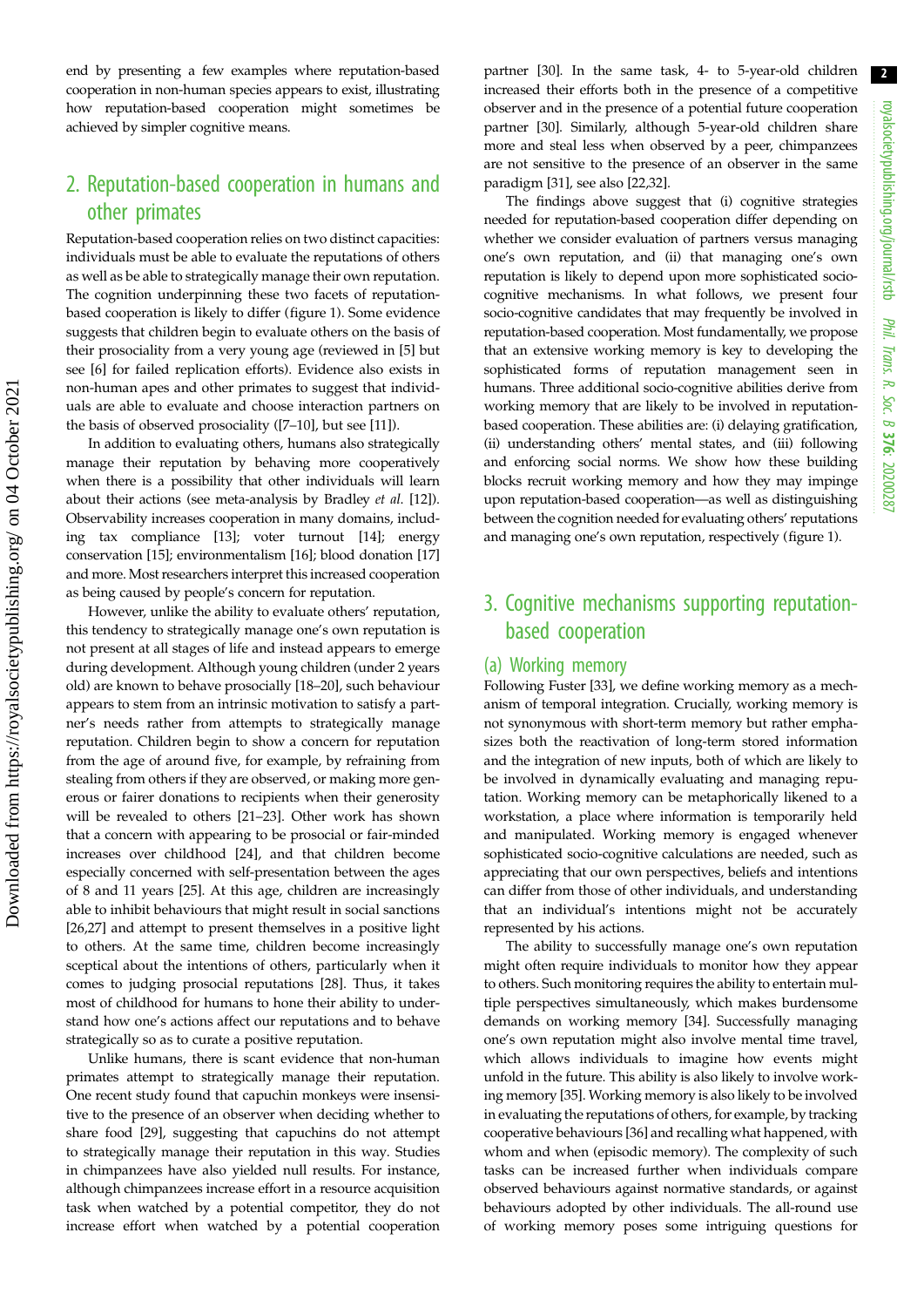<span id="page-2-0"></span>

Figure 1. Depiction of how our four socio-cognitive mechanisms are recruited for the managing of one's own reputation as opposed to evaluating thirdparty reputations. No connecting lines indicate there is no need for the socio-cognitive mechanism in question to be recruited. Arrow continuity expresses the activation of the mechanism is heavily involved in reputation management and/or evaluation. Dotted lines indicate minor involvement. For instance, perspective-taking is key to managing one's own reputation, as we need to see how our acts will appear to a putative observer, yet perspective-taking matters less for evaluating third-party reputations. The opposite is true for attributing intentions. Delay of gratification might be involved in managing one's own reputation as it allows one to resist current temptations to exploit an interaction partner in order to obtain higher future pay-offs associated with curating a good reputation. We expect delay of gratification to be less important for evaluating third-party reputations. Normative understanding is involved in both managing of one's own reputation and evaluating third-party reputations. Working memory is placed in a different level because it enhances the other psychological processes and greatly boosts their efficiency. While working memory is highly involved in delaying gratification, adopting the other's perspective and attributing intentions, its involvement in moral evaluation is lower as norms are stored in long-term memory. (Online version in colour.)

developmental and evolutionary psychology: at what age does children's working memory become capable of maintaining reputation-based cooperative systems? Do great apes have working memory complex enough to sustain reputationbased cooperative systems? By what processes might these abilities have evolved in humans?

Working memory increases linearly between the ages of approximately 7 months and 14 years [\[37](#page-8-0)–[39](#page-8-0)]. Meta-analytic evidence [\[39](#page-8-0)] suggests that 6-year-olds have a working memory size of three (compared to seven in adults: [\[40](#page-8-0)]). Three is the minimum working memory size required to command relative clauses in sentences, which are complex recursive structures like those used to tracking other people's perspectives (e.g. John thinks that Mary knows he is supportive). Given that many reputational acts require such recursion (e.g. John knows that if he does not help Mary now, she will not trust him to reciprocate), it is reasonable to regard three as the minimum working memory size required for constructing complex reputation-based cooperative systems. The extent of working memory involvement in evaluation of others' reputations is likely to vary: evaluations that do not involve recursion (e.g. helping that signals physical ability) may need less working memory than those which do (e.g. helping that signals future intent to cooperate).

Studies directly measuring working memory in great apes are few and have yielded mixed results. Some studies suggest that the working memory capacity of non-human apes is likely to be limited. For instance, in a simplified version of the Wisconsin Card Sorting Test, that involves sorting cards along three dimensions (shape, colour, number), chimpanzees struggled to form a classificatory criterion or to change it flexibly to match the reinforcement contingencies [[41\]](#page-8-0). Similarly, in a memory task where individuals had to turn over cards one at a time and find matching pairs, chimpanzees made four times more mistakes than humans when tasked with three pairs, which would involve holding three cards in working memory [[42\]](#page-8-0). Nevertheless, other studies have reported remarkable performance in serial ordering tasks administered to chimpanzees, that involved memorizing up to five digits flashed on a screen in ascending order [[43\]](#page-8-0), or presenting up to six closed boxes on a platform and having a subject chimpanzee encode and remember those boxes already emptied of food in previous trials to avoid re-opening them again [\[44](#page-8-0)].

An alternative approach to assessing working memory capacity involves measuring the extent to which individuals are able to hierarchically classify objects [[45](#page-8-0)–[47\]](#page-8-0). The Langer protocol investigates spontaneous grouping of objects and allows performance to be rated as a function of complexity, ranging from the first-order classifications, where only a single group of objects matching in shape and/or colour is formed (e.g. is set apart from the other objects), to classifications in which more than one group is formed contemporaneously (e.g. rings are grouped together and kept apart from the cubes). Second- (and higher) order classifications are assigned to groups of objects that are perceptually different, yet share the same classificatory criteria. Second- (and higher) order classification impose higher working memory demands on the classificatory rule as well as on the elements to be sorted, as their differing features need to be compared simultaneously and flexibly [\[45](#page-8-0)–[47](#page-8-0)]. Chimpanzees attain second-order combinativity around age 5 [\[48,49\]](#page-8-0) when still they rarely compose more than two sets at a time [\[47](#page-8-0), p. 225]. By contrast, toddlers begin developing three-category classifications around age 3. Three-category classification allows children to hierarchize such as two subordinate classes within one superordinate class—whereas two-category classification does not [\[47](#page-8-0)]. This hierarchization indicates that children develop recursive structures that might help them track other people's perspectives and construct social reputation-based cooperative systems.

Other approaches have inferred working memory size based on the increasing complexity of manufactured stone tools in the fossil record. Making and using simple stone flakes is reported from Late Pliocene Africa 3.4 Ma, where bipedal Australopithecine existed from before 4 Ma. Australopithecines gave rise to the genus Homo, perhaps as early as 2.8 Ma, with which they coexisted until after 2 Ma. By 2.5 Ma, there are several Palaeolithic assemblages of sharp conchoidal (i.e. shell-shaped) flakes struck by manual percussion with hard hammer-stones. Conchoidal fracturing requires simultaneously focusing on the core stone, the hammer stone and the percussion angle, which implies a larger working memory than that required for simple flakes [[50\]](#page-8-0). Homo predominated by 1.76 Ma, and co-occur in the African archaeological record with flattish stone handaxes. These handaxes often resembled a large almond and were formed by manual percussion with a hard hammer stone that removed small conchoidal flakes in a regular manner (e.g. bifacial stone-tool fashioning), from two surfaces of the handaxe to be. By 0.4–0.3 Ma, handaxes had three-dimensional symmetry, which required their makers to simultaneously remember different perspectives of the core being worked on. To achieve ideal symmetry involves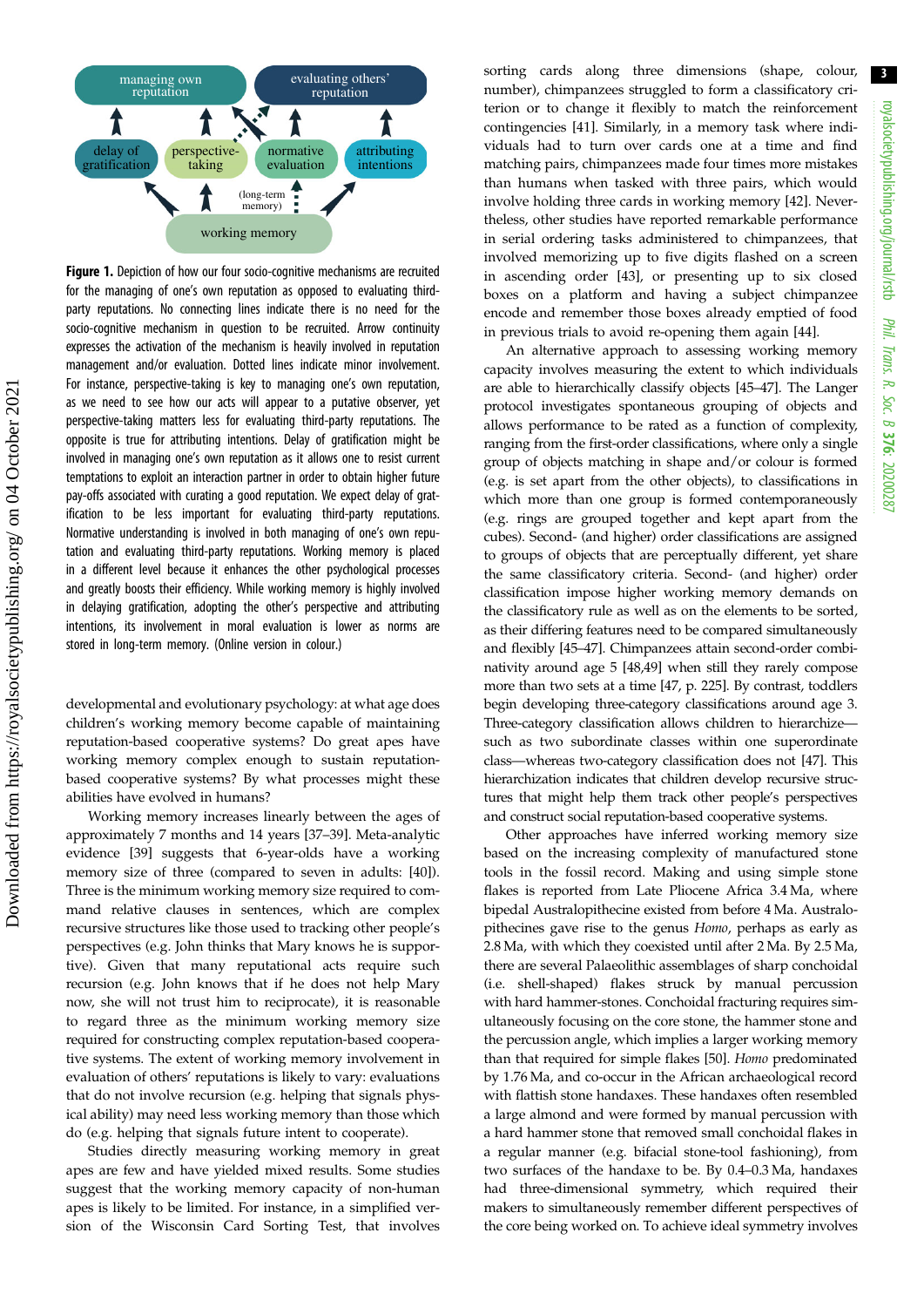advanced foresight and the ability to represent mentally the intended final product to exert ongoing corrections on the working substrate. Based on the increasing complexity of stone tools, and the working memory required to make them, a reasonable conjecture is that early Homo had a working memory greater than that of Australopithecines, which was in turn similar, if not greater, than that of chimpanzees. Taken together, these various lines of evidence suggest that working memory capacity is likely to be higher in humans than in non-human apes (and specifically chimpanzees).

Although working memory capacity has been relatively understudied in other animals [\[51](#page-8-0)], there is some suggestive evidence for correlates of advanced working memory in some species. For example, scrub jays display evidence of episodiclike memory, being able to remember 'what', 'when' and 'where' during food caching events [[52](#page-8-0)], as well as flexibly altering their own caching strategies to avoid being parasitized by others [\[53](#page-8-0)]. This example might provide the most compelling evidence for sophisticated working memory in non- primates. As such, if they would benefit from being able to choose partners for cooperative interactions, then they are a good species to test for reputation-based cooperative systems.

#### (b) Delay of gratification

Any form of costly cooperation based on investments requires the ability to resist the temptation to obtain immediate benefits (e.g. by cheating) in order to pursue a larger benefit in the future. In some cases, this problem may be solved by psychological mechanisms which render cooperative behaviour immediately subjectively rewarding (a phenomenon known as warm glow, [[54\]](#page-8-0)). In other cases, individuals may have to effortfully resist an immediately higher-paying option: they must be able to delay gratification.

Although people are systematically present-biased, the human ability to think long term is extraordinary in nature [\[55](#page-8-0),[56\]](#page-8-0). Human consciousness can produce mental simulations of possible futures, allowing decisions to be based on anticipated outcomes [\[57](#page-8-0)]. Indeed, a large part of humans' mental processes seems to be prospective [\[58](#page-8-0)], focusing on what ought to be done in the here and now in order to produce positive results in the future [[59\]](#page-9-0).

Investing in a prosocial reputation might sometimes require the ability to delay gratification, because the rewards for cooperation come from future (potentially unknown) partners instead of one's current partner and are therefore inherently more likely to be delayed and less certain to materialize. Several lines of evidence link the ability to delay gratification with cooperative tendency in humans. Focusing on the future makes participants more generous [[60\]](#page-9-0), and spurs their willingness to incur personal costs to prevent damaging reputational information from spreading [\[61](#page-9-0)]. Children's ability to delay gratification is positively related to their tendency to share, indicating that the ability to delay gratification might be a prerequisite for children's sharing and cooperation [[62\]](#page-9-0). Similar patterns have been observed in adults [[63,64\]](#page-9-0); though see [[16,](#page-8-0)[65](#page-9-0)], as well as in blue jays who are prevented from consuming rewards immediately [\[66](#page-9-0)]. Children are also better at delaying gratification in cooperative tasks than solo tasks [[67\]](#page-9-0). A direct link between delay of gratification and reputational management has been suggested in 3- and 4-year-old children [[68\]](#page-9-0), although other work has shown that people are unable to anticipate the delayed indirect benefits from their own cooperative investments [[69\]](#page-9-0). To the extent that delay of gratification is involved in reputation-based cooperation, we expect it to be more important in reputation management than in evaluating the reputations of others [\(figure 1](#page-2-0)).

In humans, the ability to delay gratification is measured using paradigms such as the 'marshmallow test' [\[70](#page-9-0)], which measures the willingness to forego a smaller, immediate reward when a larger, delayed reward is promised. Performance on such tasks is variable—and the strategies children use to resist temptation suggest the importance of two different cognitive systems ('automatic' versus 'top-down') that affect self-control [\[71](#page-9-0),[72\]](#page-9-0). By the age of 6, children become aware that putting the rewards out of sight during the delay interval helps them to withhold and wait longer [\[73](#page-9-0)]. By the age of 12, children realize that not only seeing the food influences their performance, but also the way they talk about it—demonstrating the role of metacognition on performance in such settings. Qualitatively similar results have been observed in chimpanzees. In experimental settings, chimpanzees can delay gratification for up to 10 min [[74\]](#page-9-0), and seem to use similar strategies to human children to increase performance on these tasks. For example, chimpanzees engage in more play when higher self-restraint is needed in order to gain bigger rewards—suggesting that they are intentionally deploying strategies to increase their performance [[75\]](#page-9-0).

The delay-of-gratification test has by now been used on a variety of vertebrate species [\[76](#page-9-0)–[78\]](#page-9-0) with varying results. Dogs (with their owners) as well as some fishes and largebrained monkeys (macaques and capuchins) are all able to wait for extended periods to obtain larger rewards; cuttlefish have also been reported to wait up to 2 min [[79\]](#page-9-0). By contrast, small monkeys, rats and various birds (pigeons, corvids, parrots) perform poorly in such tasks. Nevertheless, apart from dogs and chimpanzees, individuals of high performing species typically only wait 30–60 s for a larger amount or a preferred food, which offers a stark contrast with the circa 30 min reported in human children [\[71](#page-9-0)] in similar tasks and the potential to delay gratification for much longer periods in adulthood. This reduced delay of gratification in other species may limit their ability to perform reputationbased cooperation.

#### (c) Theory of mind

Theory of mind is a multifaceted concept that refers to the ability to attribute mental states to oneself and to third parties and encompasses different abilities, which vary in computational complexity. For example, taking another individual's visual perspective is simpler than attributing intentions, which is in turn simpler than attributing knowledge, which is again simpler than understanding complex perspectives (level 2 perspective-taking) or attributing beliefs. These latter two examples of theory of mind are extremely taxing in terms of computational demands, because they involve entertaining simultaneously alternative, often contradictory, representations of reality (for a more detailed explanation, see [[34\]](#page-8-0)).

Here, we introduce two theory of mind abilities that are likely to be involved in reputation management and evaluating the reputation of others: perspective-taking and attribution of intentions. Reputation-based cooperation may be more stable against erosion if bystanders or other third parties can correctly attribute intentions and beliefs to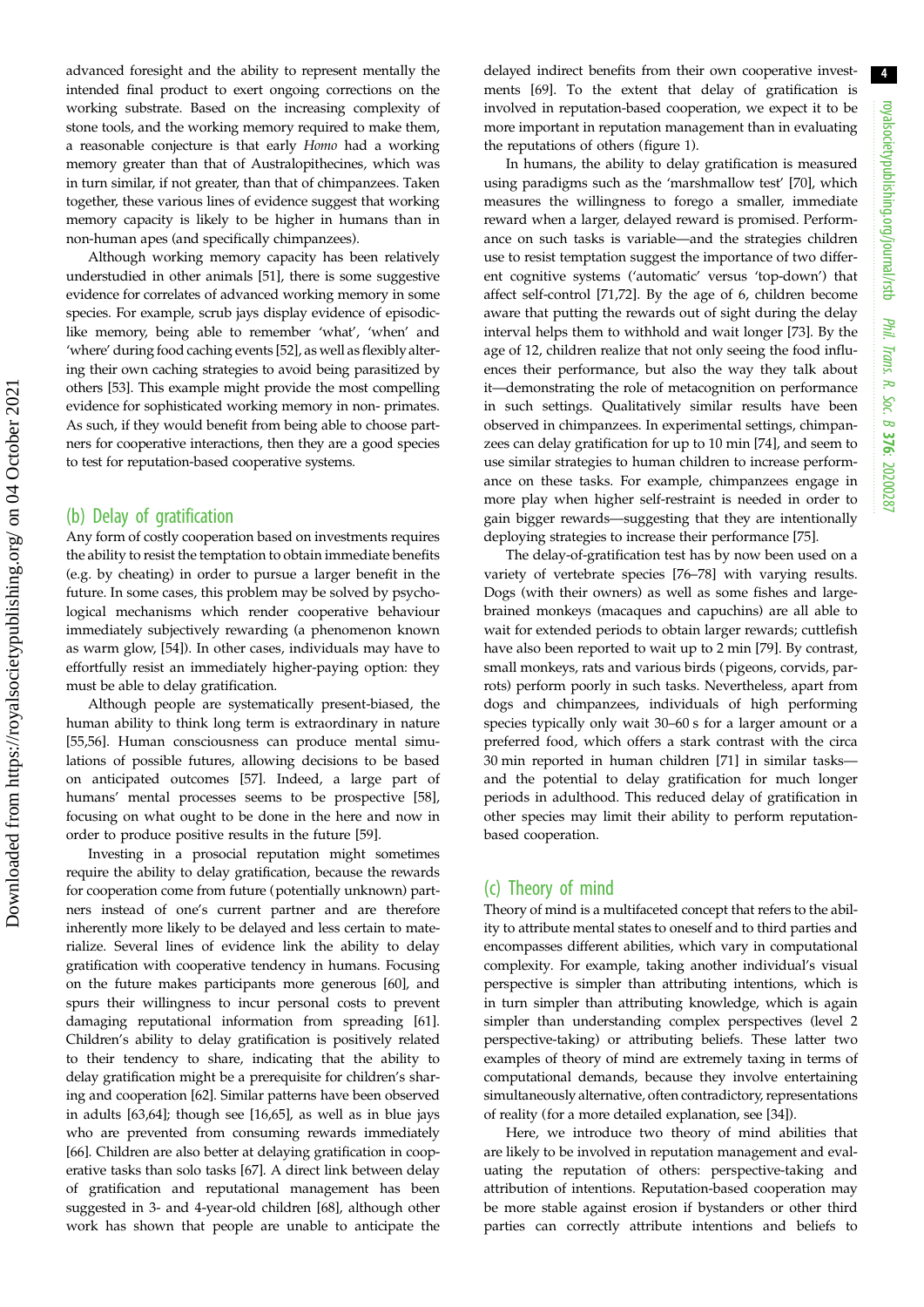actors, and if actors can represent how they and their actions are perceived in the eyes of others. For example, an individual may fail to cooperate either because (s)he does not realize that a recipient needs help, or because (s)he currently lacks the resources to help. In other words, individuals with a willingness to help may sometimes behave uncooperatively. If bystanders can correctly identify uncooperative behaviour as a mistake or temporary inability, they can continue a cooperative relationship with those who did not intend to defect. Therefore, the reputation system becomes less prone to errors undermining cooperation.

Errors are particularly problematic in indirect reciprocity models of cooperation. Indirect reciprocity is only stable if agents distinguish between justified defections and unjustified defections (i.e. defecting on defectors versus defecting on cooperators; 'Kandori' or 'standing' strategies [[3,4\]](#page-7-0). However, such systems are undermined by errors because they can cause two individuals to perceive the same situation differently. Under the Kandori strategy, an actor's reputation improves if (s)he either helps a partner in good standing or refuses to help a partner in bad standing. Conversely, an actor's reputation decreases if (s)he fails to help someone in good standing or helps someone in bad standing. Thus, if actors and bystanders evaluate a potential recipient's reputation differently, bystanders will alter the actor's reputation score in the opposite direction as the actor (or others) would have expected. Under the Kandori strategy, low frequencies of any type of error may therefore erode cooperation [\[80](#page-9-0)]. Perspective-taking (and more broadly theory of mind) are crucial to overcome the limitations of Kandori, as players may acknowledge the possibility of missing information leading to the 'wrong' behaviour or the 'wrong' interpretation.

By contrast, reputation-based partner choice can function with or without theory of mind. In reputation-based partner choice, actors help others to signal their ability and/or willingness to help [\[81,82](#page-9-0)]. Theory of mind is not necessary to signal one's abilities or to interpret such signals: when people see a good hunter share his kill, they can infer that (s)he is physically skilled enough to catch it (e.g. [\[83](#page-9-0)]) without knowing anything of his or her mental state. Hunters need not know anything about the audience's mental state either—they can learn that certain behaviours are rewarded (e.g. being chosen as a partner) via reinforcement learning. However, theory of mind can greatly aid reputation-based partner choice because it allows for more complex or targeted signals. For example, theory of mind allows audiences to infer a helper's intentions in order to predict future cooperation and thus allows individuals to signal not just their ability but their willingness to help. Therefore, although simple forms of reputation-based partner choice might be achieved without the advanced socio-cognitive mechanisms we discuss in this paper, we note that reputation-based partner choice can later evolve to become cognitively quite complex, particularly when helpful individuals have an incentive to misrepresent their type to others and when receivers take hidden intentions of partners into consideration when evaluating prosocial acts (see [[84\]](#page-9-0) for a detailed discussion).

#### (i) Perspective-taking

Perspective-taking can be broadly described as the ability to adopt the perspective of others (e.g. visual, informational, emotional). At around 2 years of age, children are able to differentiate what people can or cannot see [[85\]](#page-9-0). However, it is usually not until 3–4 years of age that children understand that the same item can look different from different perspectives [[86\]](#page-9-0). This ability (level 2 perspective-taking) requires effortful control to suppress the child's own visual perception, and is often viewed as the precursor to fullblown theory of mind, in which the individual gains the ability to understand others' knowledge and beliefs.

Perspective-taking is likely to be involved in both reputation management and the evaluation of others' reputations. Reputation management involves not only behaving in a certain way, but also the ability to shift perspectives to represent how complying or failing to act in this manner will be perceived by others ([figure 1](#page-2-0)). Thus, taking others' perspectives can make an organism much more effective at reputation management. Similarly, perspective-taking makes an organism better at detecting cheaters: organisms may dishonestly present themselves as cooperative, and it requires cognitive effort for observers to distinguish between genuine versus deceptive cooperators. For example, one individual might normally be a 'cheater', but might temporarily act cooperatively when (s)he sees someone (s)he wants to deceive or impress (e.g. a potential mate). Detecting dishonesty involves being able to entertain simultaneously differing views of reality, an ability that can be equated in terms of computational complexity to attributing complex (level 2) visual perspective. Hence, even if perspective-taking is not strictly required to evaluate other's reputation, managing level 2 visual perspective-taking indicates that organisms have the cognitive potential to entertain simultaneously differing/contrasting views of reality (mine versus yours), and hence the ability of representing simultaneously overt and hidden intentions in other's actions.

Visual perspective-taking covers a wide spectrum of abilities, from knowing what others can or cannot see ('level 1') to understanding that others see something differently as a function of their relative position (level 2) [[87,88\]](#page-9-0) and is therefore a good proxy of other mentalizing skills. Level 1 perspective-taking has been extensively investigated in chimpanzees with initially diverging results [\[89,90\]](#page-9-0). Karg et al. [\[91\]](#page-9-0) used a variation of the experience projection paradigm [\[92\]](#page-9-0) where chimpanzees were trained with different pairs of goggles that affected what they could see. When wearing one colour, the apes could see through the goggles but when wearing the other colour, they could not see anything. It could be inferred that chimpanzees are able to shift perspectives if their own experience with the goggles (i.e. seeing versus not seeing) affected their response to human experimenters wearing the goggles. However, in this study, chimpanzees' gaze-following was not influenced by their own previous experience with the googles [\[91](#page-9-0)]. Subsequent results indicated that chimpanzees may be able to shift perspectives in a competitive context yet correct visual perspective attribution only approached a modest 60% ([[91](#page-9-0)]; but see [[93\]](#page-9-0) for more positive findings). Demonstrating level 2 visual perspective-taking in chimpanzees still proves elusive [[94\]](#page-9-0).

Outside apes, the basic forms of perspective-taking have currently only been found in large-brained species. For example, rhesus monkeys steal more often from a human competitor whose face is hidden by an opaque barrier than a competitor whose body alone is hidden [[95\]](#page-9-0). Capuchin monkeys can also strategically conceal visual information [[95\]](#page-9-0), while macaques have been reported to know what others can or cannot hear [[96\]](#page-9-0). Ravens provide the best evidence for perspective-taking in birds, being able to follow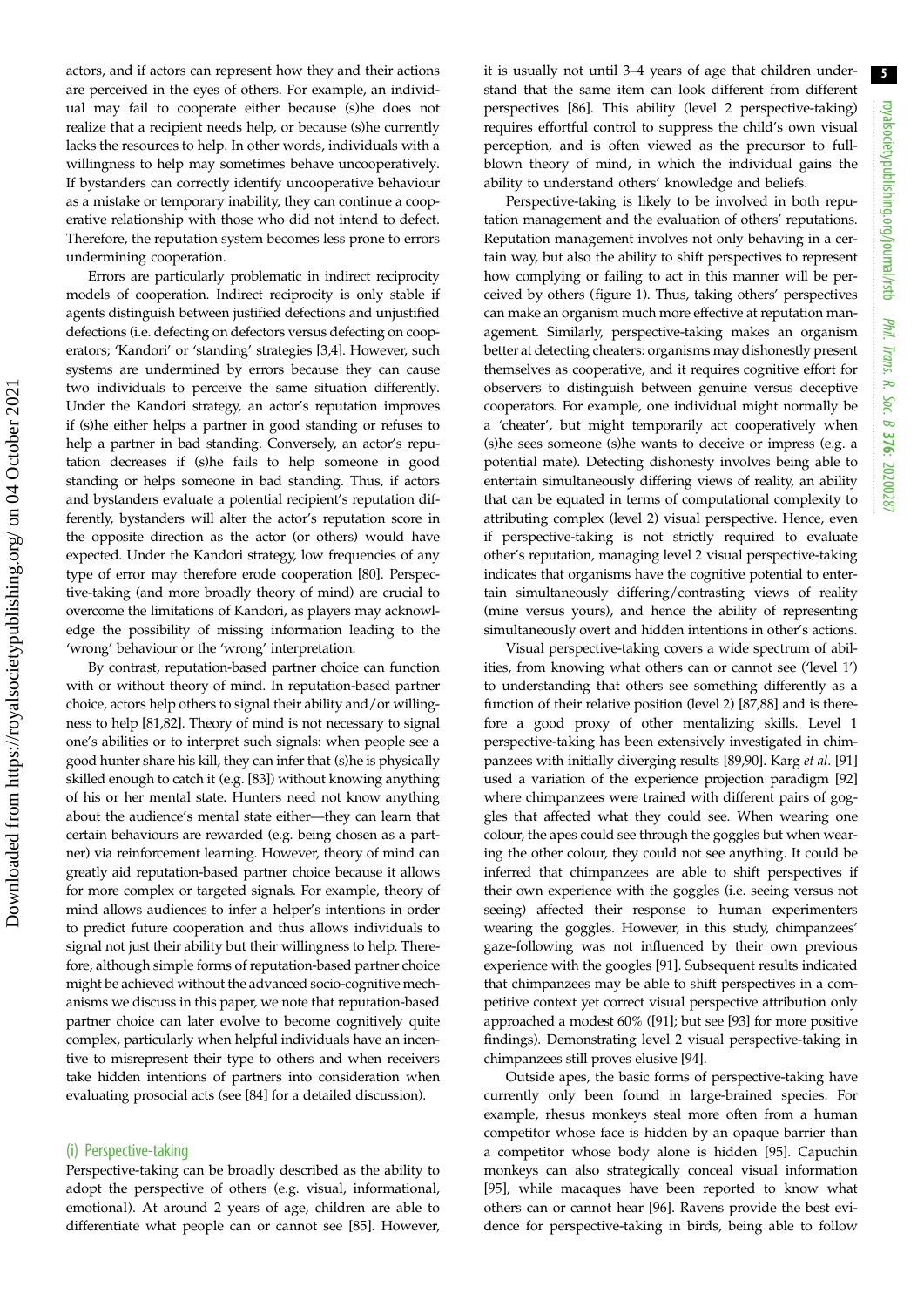6

human gaze direction around obstacles [[97\]](#page-9-0) and attributing visual perspectives even to unseen competitors [\[98](#page-9-0)]. Most recently, however, there is evidence that cleaner fish Labroides dimidiatus females are able to choose foraging sites where their male partners cannot observe them [[99\]](#page-9-0). Altogether, it appears that some other species may have some perspective-taking abilities which can aid reputation-based cooperation, but perhaps not to the same level as humans.

#### (ii) Attributing intentions

Having a good or bad reputation is not simply the consequence of performing good or bad deeds; the intention behind observed actions matters (although the tendency to take intentions into consideration when forming moral judgements varies across cultures, [\[100\]](#page-9-0)). Notwithstanding this crosscultural variability, attributing intentionality is another skill that is key to evaluating third-party reputations [\(figure 1](#page-2-0)).

As early as 14 months, infants selectively copy actions performed intentionally, as opposed to those that seem fortuitous [\[101\]](#page-9-0). Similarly, Gergely et al. [\[102\]](#page-9-0) showed that 14-month-old children imitate unusual actions (e.g. turning on a light with one's forehead) more often if those actions were voluntary than if the actions were necessary (e.g. the model's hands were full, thus necessitating use of their forehead). Nine to 18-month-old toddlers show more patience towards adults who try but fail to hand them a toy than towards teasing adults (i.e. seem unwilling) [[103](#page-9-0)]. Similarly, 21-month-old children are more willing to help other children who had attempted but failed to hand them a toy in previous interactions, than to those who previously refused to offer the toy [[104](#page-9-0)]. Therefore, it appears children at a very early age can differentiate outcomes from intentions when judging others' behaviour.

Other animals also appear capable of attributing intentions. In one study [\[105](#page-9-0)], chimpanzees and orangutans preferentially selected boxes that were deliberately marked as containing rewards, more so than boxes that were accidentally marked by the experimenter. Similar attempts at gauging intention attribution in other non-human primates have met with mixed results: positive in cotton-top tamarins and rhesus macaques [\[106\]](#page-9-0); negative in chimpanzees [\[107](#page-10-0)], Tonkean macaques and tufted capuchin monkeys [\[108](#page-10-0)]. Call et al. [\[109](#page-10-0)] showed that chimpanzees leave a testing area sooner when confronted with an experimenter who was unwilling to give them food (e.g. a teasing human who took away the food) as opposed to one who was unable to do so. This paradigm has yielded similar results in capuchins and Tonkean macaques [\[110,111](#page-10-0)]. Some non-primates also seem able to consider both the intentions and the outcomes of performed actions: grey parrots [[112](#page-10-0)] and even horses [[113](#page-10-0)] behave differently when confronted with an unwilling versus an unable experimenter offering food rewards.

Some intentions are simple and clear, or are even broadcasted, whereas other intentions are hidden—organisms may deliberately hide their intentions in order to trick others. Whereas non-humans may be capable of attributing simple intentions, we think that the ability to represent hidden intentions might be restricted to humans because it might require a full-blown theory of mind, a powerful working memory for simultaneously representing multiple realities or perspectives [\[34](#page-8-0)], and possibly even the existence of language for representing knowledge propositionally.

#### (d) The use of normative rules

The use of norms is a potential key complement to the socio-cognitive abilities discussed in the previous section. Normative/ moral understanding is likely to be involved in managing own reputation and in evaluating others' reputations [\(figure 1\)](#page-2-0). To have a good reputation, individuals must comply with some norms or moral standards and check that their behaviour aligns with those norms. The same goes for judging others' reputations, as individuals must contrast a potential partner's behaviour with the very same normative/moral standards. If humans did not possess an awareness of what the 'right' behaviour is, it would become harder to choose partners based on whether they do the 'right' thing. In indirect reciprocity models, the strong standing strategy makes a clear distinction between what is right and what is wrong, based on the standing of the recipient [[3,4](#page-7-0)]. This can only work if all players converge on a specific norm that defines who is worthy of help, and who is unworthy of help. Thus, indirect reciprocity systems require a species to be able to use norms. By contrast, reputation-based partner choice can function without norms (e.g. if third parties only assess the actor's ability to help). That being said, reputation-based partner choice might also be affected by norms: the same helpful act may be seen as generous if the norm is to help less, or stingy if the norm is to help more [\[81\]](#page-9-0). It might be advantageous to compare potential partners to the norm to know whom to choose [\[114\]](#page-10-0), or to compare oneself to the norm and adjust one's own cooperation up or down accordingly [\[81](#page-9-0)[,115\]](#page-10-0).

Human infants are born into a world filled with social norms. Throughout infancy, children learn how things are done and not done. By the age of around 2 years, children can follow adults' requests and conform to others' social behaviours [\[116](#page-10-0)]. At around the age of 3 years, children can infer norms by observing others acting in a certain way without needing adult directives. At the same time, they also start enforcing norms on others [\[117\]](#page-10-0). By around 5 years of age, children reach another milestone of normative development: the spontaneous creation of their own rules [[21\]](#page-8-0). Although cultural norms vary widely in their content and implementation, children all over the world show similar abilities for understanding, following and enforcing socially prescribed behaviours [\[118](#page-10-0)]. The ways in which children create and deal with norms suggests a growing understanding that norms are mutual agreements which result in rights and obligations for each individual involved. Interestingly, children's concern about their own reputation (and attempts at actively managing it) seems to trail their normative development [[31,](#page-8-0)[119](#page-10-0)], i.e. children's reputation management develops after their ability to view norms as mutually agreed upon standards for collaborative interactions.

If normative development encompasses the ability to view norms as a set of standards for interactions, then it can only originate in species where collaborative interactions are initiated by joint agency. Given the lack of evidence for shared agency and intentionality in chimpanzees, the existence of a social system based on collective norms and influenced by reputation seems highly unlikely [\[120,121\]](#page-10-0). Also, given the sparse evidence for social norms in chimpanzees, it is unsurprising that there is little evidence for norms in other species either. In both vervet monkeys and great tits, there is evidence that migrating individuals may give up previously learned preferences and conform to local arbitrary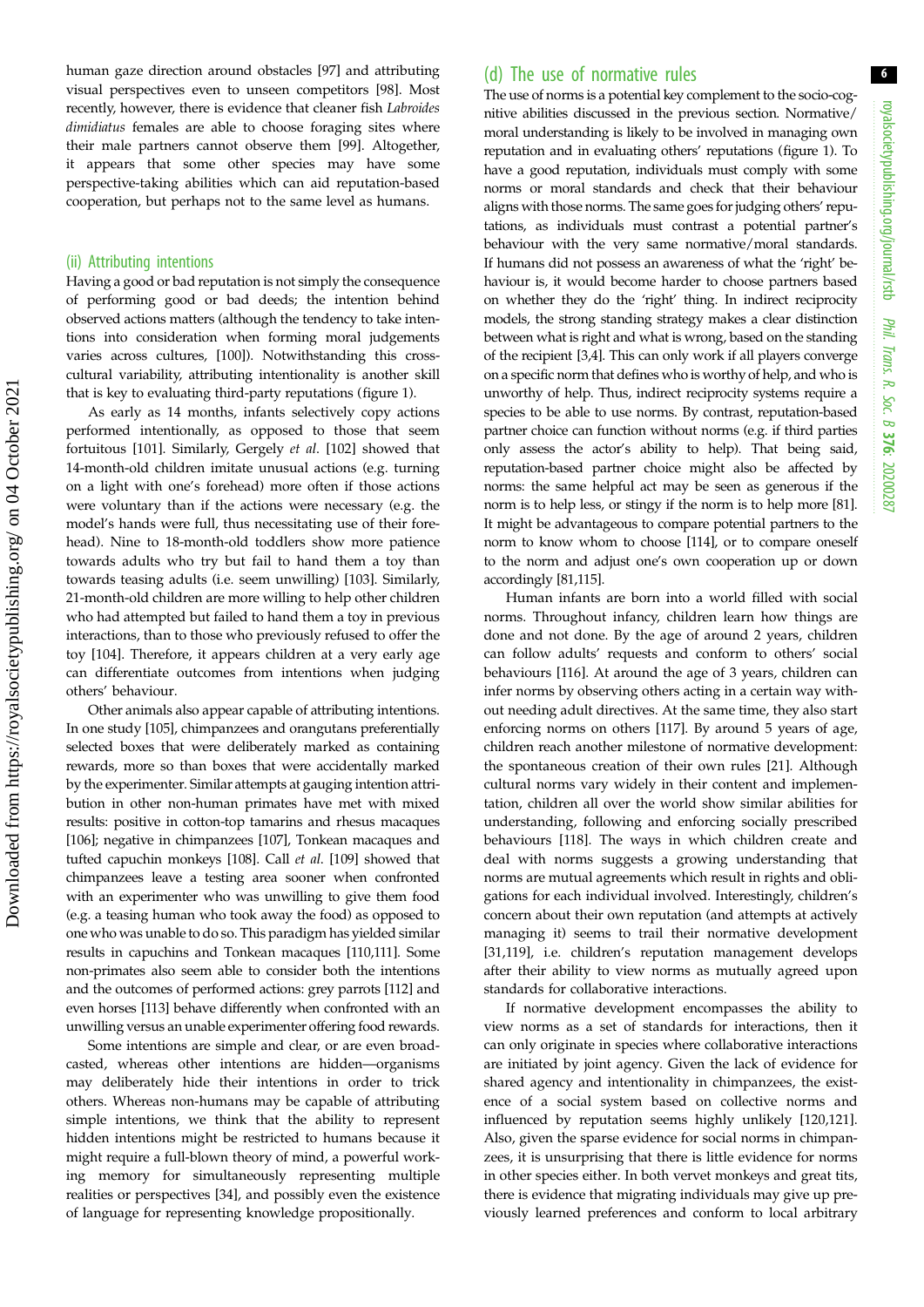preferences [\[122](#page-10-0),[123](#page-10-0)]. If such conformity did represent normfollowing, then these species might theoretically be capable of cooperative systems based on social norms. Without such norm-following, the evolution of reputation-based cooperation is less likely or less efficient.

## 4. Reputation-based cooperation in non-human species

Although cognitive constraints may prevent many non-human species from displaying complex forms of reputation-based cooperation [\[124\]](#page-10-0), they may have simpler forms that are less cognitively demanding. In social species, individuals often interact in communication networks, where bystanders may eavesdrop on interactions to extract valuable information [\[125\]](#page-10-0). Therefore, acting in a communication network has three potential pay-off consequences: the pay-off obtained from the current interaction, the effect of one's own action on the partner's future behaviour towards self and the effect of one's own action on the future behaviour of any bystander that learns about the action. Interactions in a communication network, therefore, allow individuals to identify potentially cooperative or aggressive individuals in their social environment and to adjust their behaviour appropriately. Moreover, the possibility for bystander responsiveness might incentivize individuals to adjust their current behaviour when they are observed, a phenomenon known as 'audience effects' [\[126](#page-10-0)]. This concept shares features with reputation management in humans.

While eavesdropping and audience effects are widespread among vertebrates and have even been documented in invertebrates, convincing evidence exists primarily in competitive contexts [[125](#page-10-0)]. By contrast, in species other than our own, there is a paucity of evidence demonstrating that individuals show a concern for gaining a prosocial reputation. Various arguments can be made why signals are likely to be honest in a competitive context [\[127,128](#page-10-0)] but less reliable in a cooperative context [\[81,](#page-9-0)[129](#page-10-0)–[131](#page-10-0)]. In a competitive context, individual aggressiveness is likely to be correlated with strength, which is based on metastable features like size, muscle mass, agility and experience. Therefore, signals of formability are difficult to fake and more likely to be honest. The honesty of such signals can change the benefits associated with paying attention to them: eavesdropping in order to gain information on a potential partner's formidability is potentially self-serving. In return, strong individuals may benefit from signalling their strength to eavesdropping bystanders, for example, by displaying after a victorious fight, or attacking those lower in the hierarchy after a defeat [[132](#page-10-0)] in order to reduce the likelihood of being the target of future challenges. Strong individuals may even pick a fight that yields a short-term negative pay-off to reduce the likelihood of being challenged by bystanders in the future [[128](#page-10-0)].

Nevertheless, there are a handful of examples from nonhuman species that are suggestive of reputation-based cooperation. In various species, individuals may temporarily act as a watchman by looking out for predators while the rest of the group forages. While such behaviour has been interpreted as immediately self-serving as it is mostly done by satiated individuals [\[133\]](#page-10-0), experiments involving dwarf mongooses have shown that playbacks of an individual's watchman calls increases the amount of grooming this individual receives later in the day [[134](#page-10-0)]. In vervet monkeys, males and females that contribute during territorial disputes receive more grooming by other group members [[135](#page-10-0)]. In Arabian babblers and Siberian jays, males act more aggressively towards predators in the presence of females, which is suggestive of males displaying in the context of female mate choice [\[136,137\]](#page-10-0). In all these cases, there is no specific recipient of the initial helpful act, meaning that the source of eventual return benefits is uncertain.

Perhaps, the best studied case is the marine cleaning mutualism involving the cleaner wrasse Labroides dimidiatus and its 'client' fish. Cleaners remove ectoparasites from clients, which benefits both partners [\[138\]](#page-10-0). However, cleaners prefer to eat client mucus [[139](#page-10-0)], which is detrimental to client health and hence constitutes cheating. As cleaners have about 2000 interactions per day [\[140\]](#page-10-0), ongoing interactions often take place in the presence of other clients. These bystanders observe the ongoing interaction and invite for inspection if the cleaner behaves cooperatively—but leave if they witness a conflict between cleaner and current client [[141](#page-10-0)], and may swim to another cleaner instead. As a consequence of this client decision rule, cleaners are more cooperative in the presence of bystanders [\[142,143\]](#page-10-0). Moreover, cleaners stop adjusting service quality if bystanders stop exerting such partner choice [[144](#page-10-0),[145](#page-10-0)].

Some features of the cleaner–client interaction structure might facilitate reputation-based cooperation. First, memory requirements are minimal: bystanders need only consider the currently observed interaction to make an immediate decision whether to invite or to avoid inspection. Second, the bystander's decision is self-serving as there is shortterm autocorrelation of cleaner service quality; and the clients get immediate feedback on their decisions, which facilitates learning [\[146](#page-10-0)]. Cleaners who feed against preference must delay immediate gratification, but the positive or negative feedback of this decision (clients inviting for inspection or swimming away) is almost immediate, which also facilitates learning. Thus, basic reinforcement learning might suffice to achieve reputation-based cooperation in this system.

One obvious distinction between reputation-based cooperation in humans and other animals is that humans use language (see other contributions to this theme issue). Language allows people to flexibly exchange information about other individuals [\[69](#page-9-0)]—and can potentially also increase the amount of information that can be exchanged. Language can also help humans to represent (and hence encode) and recall social norms and might also be a prerequisite for expressing more complex aspects of social cognition that are likely to be involved in managing and evaluating reputations. Despite its probable importance, we do not discuss language in this review, because it acts more as a multiplier on other cognitive mechanisms, and we instead focus on other proximate cognitive mechanisms that form the basic building blocks of reputation-based cooperation in humans.

### 5. Discussion

We have presented four basic psychological building blocks that we consider important facilitators for complex reputation-based cooperation: working memory, delay of gratification, theory of mind and social norms. Working memory allows for parallel processing of diverse information, to properly assess others'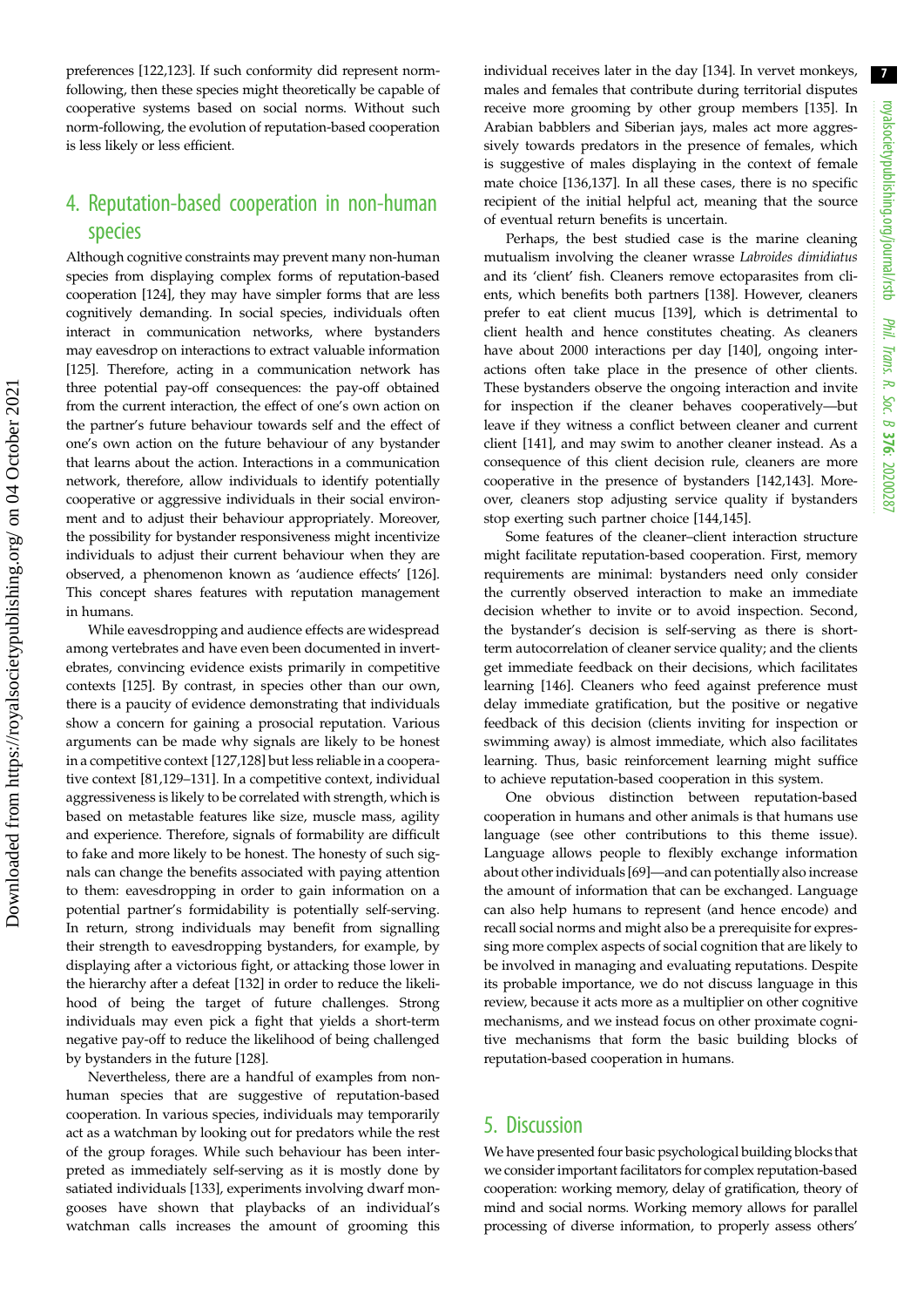<span id="page-7-0"></span>actions and update their reputation scores. Delay of gratification is useful for many types of cooperation, but may be particularly relevant for reputation-based cooperation where the returns come from a future interaction with an observer rather than an immediate reciprocation by one's current partner. Theory of mind makes it easier to properly assess others' actions, and reduces the risk that spreading errors will undermine cooperation. Finally, norms support theory of mind by giving individuals a benchmark of what is right or wrong. The more developed that each of these building blocks is, the more complex the interaction structure can become. We are aware that by picking these four socio-cognitive mechanisms we leave out other processes that might be involved, e.g. long-term memory, yet we think the ones we picked are more critical and better allow for comparison across species.

Reputation-based cooperation based on partner choice might often be less cognitively demanding than that based on indirect reciprocity. On the one hand, reputation-based partner choice might require a better ability to delay gratification (as it might take several acts of investment to outcompete competitors and be chosen by third parties), while indirect reciprocity games are typically set up in such a way that individuals alternate roles as helper and recipient. On the other hand, reputation-based partner choice can exist in cognitively simple forms like 'walk away or reject partner if they seem uncooperative' [[114,147](#page-10-0)]; this does not require high working memory, theory of mind or normative behaviour, though these abilities can make reputation-based partner choice more efficient. By contrast, analyses of indirect reciprocity games have shown that Kandori is the simplest strategy yielding stable cooperation [\[148\]](#page-10-0), and Kandori requires norms, theory of mind to identify errors and as a consequence more computational power (i.e. working memory). Therefore, the vast majority of animal species may be cognitively constrained from implementing indirect reciprocity [\[149\]](#page-10-0), and hence be limited to simple forms of reputationbased partner choice. In line with this hypothesis, the few non-human examples of reputation-based cooperation largely fit the concept of reputation-based partner choice, not indirect reciprocity. Most of the examples seem to be about one party gaining information about another, to know whom to cooperate or mate with, or whom to avoid in fights—a type of reputation-based partner choice based on eavesdropping [[125](#page-10-0)]. As such, there is a clear evolutionary path for reputation-based partner choice: start with cognitively simple eavesdropping, which then evolves into an active signalling system (see [[150](#page-10-0)] for cues evolving into signals), with more complex abilities arising later in both signallers and receivers in order to perform better within that signalling system.

Future work should further clarify the role of these cognitive mechanisms in reputation-based cooperation in both humans and non-humans. Studies could investigate reputation-based cooperation in humans when these cognitive mechanisms cannot function properly, such as experimental paradigms that increase cognitive load (e.g. [[36\]](#page-8-0)), special populations that lack some of these cognitive mechanisms (e.g. [\[151,152](#page-10-0)]) or online networks where one cannot use these mechanisms. Non-human studies could artificially grant these abilities to non-humans, for example, by dissociating cooperative investments from ability to delay gratification (cf. [[66\]](#page-9-0)). Other studies could use other creative ways of outsourcing cognition to see how they affect reputation-based cooperation. We look forward to seeing further tests of the cognitive building blocks of reputation-based cooperation.

Data accessibility. This article has no additional data.

Authors' contributions. All authors conceived the general idea during the workshop. H.M.M., H.Z. and R.B. wrote a first draft that was then reworked by all authors. The revision of the paper was conducted mainly by H.M.M., R.B., N.R. and P.B.

Competing interests. N.R. is the author of the forthcoming book, The social instinct: how cooperation shaped the world.

Funding. H.M.M. wants to thank Prof. Álvaro Arrizabalaga and the MINECO project with reference HAR2017-82483-C3-1-P for financial support. N.R. was supported by a Royal Society University Research Fellowship and by the Leverhulme Trust. P.B. was supported by the Social Science & Humanities Research Council of Canada (SSHRC grant 430287). R.B. was supported by the Swiss Science Foundation (grant no. 310030\_192673). A.F. was supported by the European Research Council (ERC) under the European Union's Horizon 2020 research and innovation programme (AdG agreement no. 785635; PI Carsten K.W. De Dreu). F.S. was supported by the European Research Council (ERC) under the European Union's Horizon 2020 research and innovation programme (grant agreement no. 648693, PI: Károly Takács).

## **References**

- 1. Roberts G. 1998 Competitive altruism: from reciprocity to the handicap principle. Proc. R. Soc. Lond. B 265, 427–431. [\(doi:10.1098/rspb.1998.0312\)](http://dx.doi.org/10.1098/rspb.1998.0312)
- 2. Roberts G, Raihani N, Bshary R, Manrique HM, Fariña A, Samu F, Barclay P. 2021 The benefits of being seen to help others: indirect reciprocity and reputation-based partner choice. Phil. Trans. R. Soc. B 376, 20200290. ([doi:10.1098/rstb.2020.0290\)](http://dx.doi.org/10.1098/rstb.2020.0290)
- Kandori M. 1992 Social norms and community enforcement. Rev. Econ. Stud. 59, 63-80. [\(doi:10.](http://dx.doi.org/10.2307/2297925) [2307/2297925\)](http://dx.doi.org/10.2307/2297925)
- 4. Ohtsuki H, Iwasa Y. 2007 Global analyses of evolutionary dynamics and exhaustive search for social norms that maintain cooperation by reputation. J. Theor. Biol. 24, 518–531. [\(doi:10.](http://dx.doi.org/10.1016/j.jtbi.2006.08.01) [1016/j.jtbi.2006.08.01\)](http://dx.doi.org/10.1016/j.jtbi.2006.08.01)
- 5. Van de Vondervoort JW, Hamlin JK. 2018 The early emergence of sociomoral evaluation: infants prefer prosocial others. Curr. Opin. Psychol. 20, 77–81. [\(doi:10.1016/j.copsyc.2017.08.014](http://dx.doi.org/10.1016/j.copsyc.2017.08.014))
- 6. Salvadori E, Blazsekova T, Volein A, Karap Z, Tatone D, Mascaro O, Csibra G. 2015 Probing the strength of infants' preference for helpers over hinderers: two replication attempts of Hamlin and Wynn. PLoS ONE 10, e0140570. [\(doi:10.1371/](http://dx.doi.org/10.1371/journal.pone.0140570) [journal.pone.0140570\)](http://dx.doi.org/10.1371/journal.pone.0140570)
- 7. Herrmann E, Keupp S, Hare B, Vaish A, Tomasello M. 2013 Direct and indirect reputation formation in nonhuman great apes (Pan paniscus, Pan troglodytes, Gorilla gorilla, Pongo pygmaeus) and human children (Homo sapiens). J. Comp. Psychol. 127, 63–75. [\(doi:10.1037/a0028929\)](http://dx.doi.org/10.1037/a0028929)
- 8. Russell YI, Call J, Dunbar RI. 2008 Image scoring in great apes. Behav. Processes 78, 108–111. ([doi:10.1016/j.beproc.2007.10.009\)](http://dx.doi.org/10.1016/j.beproc.2007.10.009)
- 9. Subiaul F et al. 2008 Do chimpanzees learn reputation by observation? Evidence from direct and indirect experience with generous and selfish strangers. Anim. Cogn. 11, 611–623. ([doi:10.1007/s10071-008-0151-6](http://dx.doi.org/10.1007/s10071-008-0151-6))
- 10. Kawai N, Nakagami A, Yasue M, Koda H, Ichinohe N. 2019 Common marmosets (Callithrix jacchus) evaluate third-party social interactions of human actors but Japanese monkeys (Macaca fuscata) do not. J. Comp. Psychol. 133, 488–495. ([doi:10.1037/com0000182](http://dx.doi.org/10.1037/com0000182))
- 11. Bueno-Guerra N, Colell M, Call J. 2020 Effects of indirect reputation and type of rearing on food choices in chimpanzees (Pan troglodytes). Behav. Ecol. Sociobiol. 74, 1–10. [\(doi:10.1007/s00265-020-02861-w](http://dx.doi.org/10.1007/s00265-020-02861-w)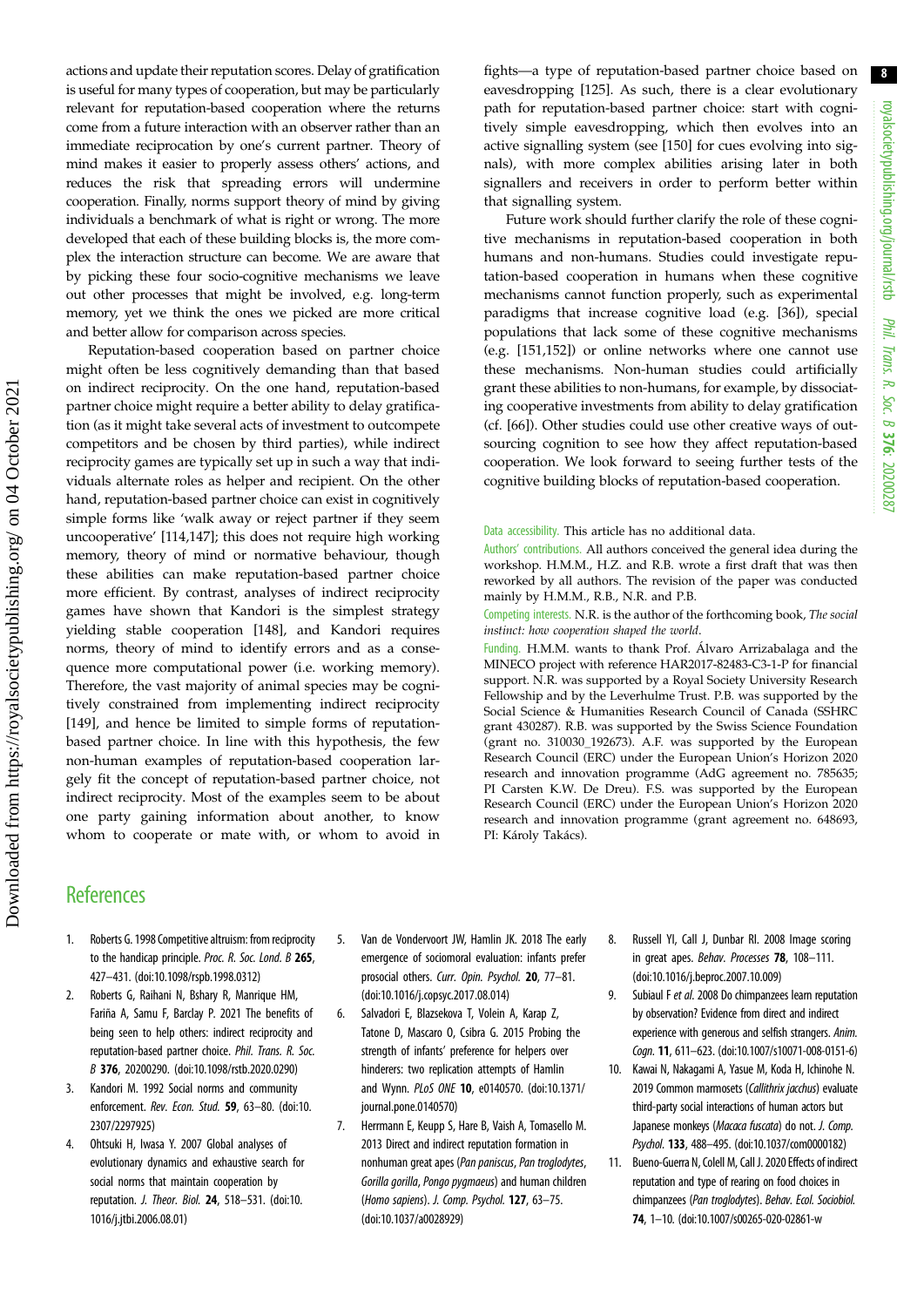royalsocietypublishing.org/journal/rstb royalsocietypublishing.org/journal/rstb Phil. Trans. R. Soc. $\sigma$ 376: 20200287

9

- <span id="page-8-0"></span>12. Bradley A, Lawrence C, Ferguson E. 2018 Does observability affect prosociality? Proc. R. Soc. B 285, 20180116. [\(doi:10.1098/rspb.2018.0116\)](http://dx.doi.org/10.1098/rspb.2018.0116)
- 13. Coricelli G, Joffily M, Montmarquette C, Villeval MC. 2010 Cheating, emotions, and rationality: an experiment on tax evasion. Exp. Econ. 13, 226-247. [\(doi:10.1007/s10683-010-9237-5\)](http://dx.doi.org/10.1007/s10683-010-9237-5)
- 14. Gerber AA, Green DP, Larimer CW. 2008 Social pressure and voter turnout: evidence from a large-scale field experiment. Am. Polit. Sci. Rev. 102, 33–48. ([doi:10.1017/S000305540808009X\)](http://dx.doi.org/10.1017/S000305540808009X)
- 15. Yoeli E, Hoffman M, Rand DG, Nowak MA. 2013 Powering up indirect reciprocity with a large-scale field experiment. Proc. Natl Acad. Sci. USA 110(Suppl. 2), 10 424–10 429. ([doi:10.1073/](http://dx.doi.org/10.1073/pnas.1301210110) [pnas.1301210110](http://dx.doi.org/10.1073/pnas.1301210110))
- 16. Barclay P, Barker JL. 2020 Greener than thou: people who protect the environment are more cooperative, compete to be environmental, and benefit from reputation. J. Environ. Psychol. 72, 101441. [\(doi:10.1016/j.jenvp.2020.101441](http://dx.doi.org/10.1016/j.jenvp.2020.101441))
- 17. Lacetera N, Macis M. 2010 Social image concerns and prosocial behavior: field evidence from a nonlinear incentive scheme. J. Econ. Behav. Organ. 76, 225–237. ([doi:10.1016/j.jebo.2010.08.007](http://dx.doi.org/10.1016/j.jebo.2010.08.007))
- 18. Dunfield K, Kuhlmeier VA, O'Connell L, Kelley E. 2011 Examining the diversity of prosocial behavior: helping, sharing, and comforting in infancy. Infancy 16, 227–247. [\(doi:10.1111/j.1532-7078.](http://dx.doi.org/10.1111/j.1532-7078.2010.00041.x) [2010.00041.x\)](http://dx.doi.org/10.1111/j.1532-7078.2010.00041.x)
- 19. Warneken F, Tomasello M. 2007 Helping and cooperation at 14 months of age. Infancy 11, 271–294. [\(doi:10.1111/j.1532-7078.2007.tb00227.x\)](http://dx.doi.org/10.1111/j.1532-7078.2007.tb00227.x)
- 20. Vaish A, Carpenter M, Tomasello M. 2009 Sympathy through affective perspective taking and its relation to prosocial behavior in toddlers. Dev. Psychol. 45, 534–543. ([doi:10.1037/a0014322](http://dx.doi.org/10.1037/a0014322))
- 21. Grueneisen S, Tomasello M. 2017 Children coordinate in a recurrent social dilemma by taking turns and along dominance asymmetries. Dev. Psychol. 53, 265–273. [\(doi:10.1037/dev0000236](http://dx.doi.org/10.1037/dev0000236))
- 22. Leimgruber KL, Shaw A, Santos LR, Olson KR. 2012 Young children are more generous when others are aware of their actions. PLoS ONE 7, e48292. ([doi:10.](http://dx.doi.org/10.1371/journal.pone.0048292) [1371/journal.pone.0048292\)](http://dx.doi.org/10.1371/journal.pone.0048292)
- 23. McAuliffe K, Blake PR, Warneken F. 2020 Costly fairness in children is influenced by who is watching. Dev. Psychol. 56, 773–782. ([doi:10.1037/](http://dx.doi.org/10.1037/dev0000888) [dev0000888\)](http://dx.doi.org/10.1037/dev0000888)
- 24. Shaw A, Montinari N, Piovesan M, Olson KR, Gino F, Norton M.I. 2014 Children develop a veil of fairness. J. Exp. Psychol. Gen. 143, 363–375. ([doi:10.1037/](http://dx.doi.org/10.1037/a0031247) [a0031247\)](http://dx.doi.org/10.1037/a0031247)
- 25. Aloise-Young PA. 1993 The development of selfpresentation: self-promotion in 6-to 10-year-old children. Soc. Cogn. 11, 201–222. ([doi:10.1521/](http://dx.doi.org/10.1521/soco.1993.11.2.201) [soco.1993.11.2.201](http://dx.doi.org/10.1521/soco.1993.11.2.201))
- 26. Apfelbaum EP, Sommers SR, Norton MI. 2008 Seeing race and seeming racist? Evaluating strategic colorblindness in social interaction. J. Pers. Soc. Psychol. 95, 918–932. [\(doi:10.1037/a0011990\)](http://dx.doi.org/10.1037/a0011990)
- 27. Rutland A, Cameron L, Bennett L, Ferrell J. 2005 Interracial contact and racial constancy: a multi-site

study of racial intergroup bias in 3–5 year old Anglo-British children. J. Appl. Dev. Psychol. 26, 699–713. ([doi:10.1016/j.appdev.2005.](http://dx.doi.org/10.1016/j.appdev.2005.08.005) [08.005](http://dx.doi.org/10.1016/j.appdev.2005.08.005)

- 28. Heyman G, Barner D, Heumann J, Schenck L. 2014 Children's sensitivity to ulterior motives when evaluating prosocial behavior. Cogn. Sci. 38, 683–700. ([doi:10.1111/cogs.12089\)](http://dx.doi.org/10.1111/cogs.12089)
- 29. Schino G, Boggiani L, Mortelliti A, Pinzaglia M, Addessi E. 2021 Testing the two sides of indirect reciprocity in tufted capuchin monkeys. Behav. Processes 182, 104290. ([doi:10.1016/j.](http://dx.doi.org/10.1016/j.beproc.2020.104290) [beproc.2020.104290](http://dx.doi.org/10.1016/j.beproc.2020.104290))
- 30. Engelmann JM, Herrmann E, Tomasello M. 2016 The effects of being watched on resource acquisition in chimpanzees and human children. Anim. Cogn. 19, 147–151. ([doi:10.1007/s10071-015-0920-y\)](http://dx.doi.org/10.1007/s10071-015-0920-y)
- 31. Engelmann JM, Herrmann E, Tomasello M. 2012 Five-year olds, but not chimpanzees, attempt to manage their reputations. PLoS ONE 7, e48433. [\(doi:10.1371/journal.pone.0048433\)](http://dx.doi.org/10.1371/journal.pone.0048433)
- 32. Nettle D, Cronin KA, Bateson M. 2013 Responses of chimpanzees to cues of conspecific observation. Anim. Behav. 86, 595–602. [\(doi:10.1016/j.anbehav.](http://dx.doi.org/10.1016/j.anbehav.2013.06.015) [2013.06.015\)](http://dx.doi.org/10.1016/j.anbehav.2013.06.015)
- 33. Fuster JM. 2001 The prefrontal cortex—an update: time is of the essence. Neuron 30, 319-333. [\(doi:10.1016/S0896-6273\(01\)00285-9](http://dx.doi.org/10.1016/S0896-6273(01)00285-9))
- 34. Manrique HM, Walker MJ, 2017 Early evolution of human memory. Cham, Switzerland: Palgrave Macmillan.
- 35. Dere D, Zlomuzica A, Dere E. 2019 Fellow travellers in cognitive evolution: co-evolution of working memory and mental time travel? Neurosci. Biobehav. Rev. 105, 94–105. [\(doi:10.1016/j.](http://dx.doi.org/10.1016/j.neubiorev.2019.07.016) [neubiorev.2019.07.016](http://dx.doi.org/10.1016/j.neubiorev.2019.07.016))
- 36. Milinski M, Wedekind C. 1998 Working memory constrains human cooperation in the Prisoner's Dilemma. Proc. Natl Acad. Sci. USA 95, 13 755– 13 758. [\(doi:10.1073/pnas.95.23.13755](http://dx.doi.org/10.1073/pnas.95.23.13755))
- 37. Diamond A, Doar B. 1989 The performance of human infants on a measure of frontal cortex function, the delayed-response task. Dev. Psychobiol 22, 271–294. ([doi:10.1002/dev.](http://dx.doi.org/10.1002/dev.420220307) [420220307](http://dx.doi.org/10.1002/dev.420220307))
- 38. Gathercole SE, Pickering B, Ambridge B, Wearing H. 2004 The structure of working memory from 4 to 15 years of age. Dev. Psychol. 40, 177–190. [\(doi:10.](http://dx.doi.org/10.1037/0012-1649.40.2.177) [1037/0012-1649.40.2.177\)](http://dx.doi.org/10.1037/0012-1649.40.2.177)
- 39. Read DW. 2008 Working memory: a cognitive limit to non-human primate recursive thinking prior to hominid evolution. Evol. Psychol. 6, 147470490800600413. [\(doi:10.1177/147470490800600413\)](http://dx.doi.org/10.1177/147470490800600413)
- 40. Miller GA. 1956 The magical number seven, plus or minus two: some limits on our capacity for processing information. Psychol. Rev. 63, 81–97. [\(doi:10.1037/h0043158\)](http://dx.doi.org/10.1037/h0043158)
- 41. Moriguchi Y, Tanaka M, Itakura S. 2011 Executive function in young children and chimpanzees (Pan troglodytes): evidence from a non-verbal dimensional change card sort task. J. Genet. Psychol. 172, 252–265. ([doi:10.1080/00221325.](http://dx.doi.org/10.1080/00221325.2010.534828) [2010.534828](http://dx.doi.org/10.1080/00221325.2010.534828))
- 42. Washburn DA, Gulledge JP, James F, Rumbaugh DM. 2007 A species difference in visuospatial working memory: does language link 'what' with 'where'? Int. J. Comp. Psychol. 20, 55-64.
- 43. Inoue S, Matsuzawa T. 2007 Working memory of numerals in chimpanzees. Curr. Biol. 17, R1004–R1005. [\(doi:10.1016/j.cub.2007.10.027](http://dx.doi.org/10.1016/j.cub.2007.10.027))
- 44. Völter CJ, Mundry R, Call J, Seed AM. 2019 Chimpanzees flexibly update working memory contents and show susceptibility to distraction in the self-ordered search task. Proc. R. Soc. B 286, 20190715. ([doi:10.1098/rspb.2019.0715](http://dx.doi.org/10.1098/rspb.2019.0715))
- 45. Langer J. 1980 The origins of logic, six to twelve months. New York, NY: Academic Press.
- 46. Langer J. 1986 The origins of logic: one to two years. New York, NY: Academic Press.
- 47. Langer J. 2000 The heterochronic evolution of primate cognitive development. In Biology, brains and behavior. The evolution of human development (eds ST Parker, J Langer, ML McKinney), pp. 215–235. Santa Fe, NM: American School of Research Press, 'Advanced Seminar Series', and Oxford, James Currey.
- 48. Potì, P., Langer J, Savage-Rumbaugh S, Brakke KE. 1999 Spontaneous logicomathematical constructions by chimpanzees (Pan troglodytes P. paniscus). Anim. Cogn. 2, 147–156. ([doi:10.1007/s100710050035](http://dx.doi.org/10.1007/s100710050035))
- 49. Spinozzi G, Natale F, Langer J, Brakke KE. 1999 Spontaneous class grouping behavior by bonobos (Pan paniscus) and common chimpanzees (P. troglodytes). Anim. Cogn. 2, 157–170. [\(doi:10.](http://dx.doi.org/10.1007/s100710050036) [1007/s100710050036\)](http://dx.doi.org/10.1007/s100710050036)
- 50. Read D, Van Der Leeuw S. 2008 Biology is only part of the story. Phil. Trans. R. Soc. B 363, 1959–1968. ([doi:10.1098/rstb.2008.0002](http://dx.doi.org/10.1098/rstb.2008.0002))
- 51. Carruthers P. 2013 Evolution of working memory. Proc. Natl Acad. Sci. USA 110(Suppl. 2), 10 371–10 378. [\(doi:10.1073/pnas.1301195110](http://dx.doi.org/10.1073/pnas.1301195110))
- 52. Clayton NS, Dickinson A. 1998 Episodic-like memory during cache recovery by scrub jays. Nature 395, 272–274. [\(doi:10.1038/26216\)](http://dx.doi.org/10.1038/26216)
- 53. Correia SP, Dickinson A, Clayton NS. 2007 Western scrub-jays anticipate future needs independently of their current motivational state. Curr. Biol. 17, 856–861. [\(doi:10.1016/j.cub.2007.03.063](http://dx.doi.org/10.1016/j.cub.2007.03.063))
- 54. Andreoni J. 1990 Impure altruism and donations to public goods: a theory of warm-glow giving. Econ. J. 100, 464–477. [\(doi:10.2307/2234133](http://dx.doi.org/10.2307/2234133))
- 55. Roberts WA. 2002 Are animals stuck in time? Psychol. Bull. 128, 473–489. ([doi:10.1037/0033-](http://dx.doi.org/10.1037/0033-2909.128.3.473) [2909.128.3.473\)](http://dx.doi.org/10.1037/0033-2909.128.3.473)
- 56. Suddendorf T. 2013 The gap: the science of what separates us from other animals. New York, NY: Basic Books.
- 57. Baumeister RF, Maranges HM, Sjåstad H. 2018 Consciousness of the future as a matrix of maybe: pragmatic prospection and the simulation of alternative possibilities. Psychol. Conscious.: Theory Res. Pract. 5, 223–238. [\(doi:10.31234/osf.io/a3r7h\)](http://dx.doi.org/10.31234/osf.io/a3r7h)
- 58. Seligman MEP, Railton P, Baumeister RF, Sripada C. 2013 Navigating into the future or driven by the past. Perspect. Psychol. Sci. 8, 119-141. ([doi:10.](http://dx.doi.org/10.1177/1745691612474317) [1177/1745691612474317\)](http://dx.doi.org/10.1177/1745691612474317)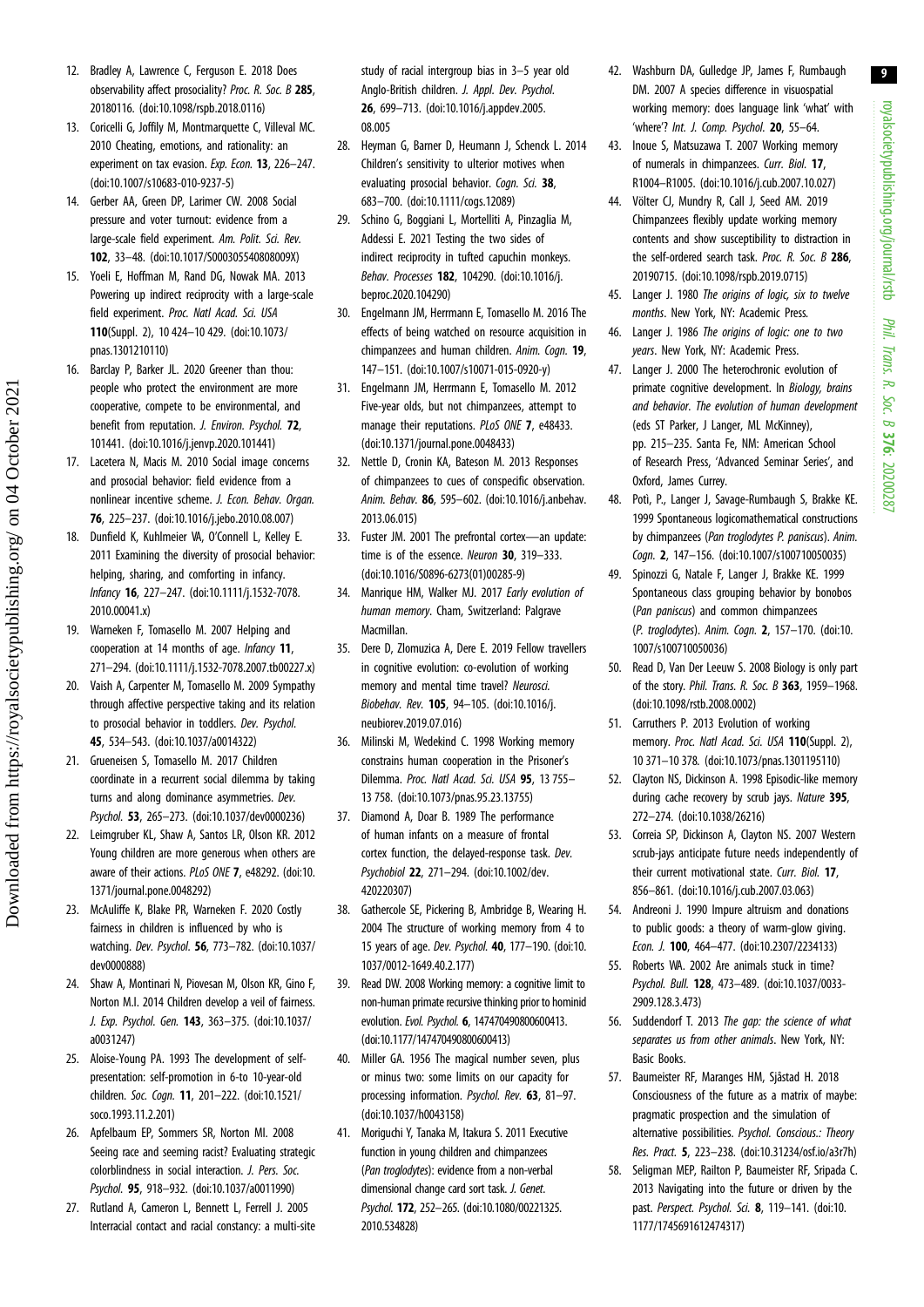- <span id="page-9-0"></span>59. Schacter DL, Addis DR, Buckner RL. 2007 Remembering the past to imagine the future: the prospective brain. Nat. Rev. Neurosci. 8, 657-661. [\(doi:10.1038/nrn2213\)](http://dx.doi.org/10.1038/nrn2213)
- 60. Sjåstad H. 2019 Short-sighted greed? Focusing on the future promotes reputation-based generosity. Judgm. Decis. Mak. 14, 199–213. ([doi:10.31234/osf.](http://dx.doi.org/10.31234/osf.io/fw3gp) [io/fw3gp](http://dx.doi.org/10.31234/osf.io/fw3gp))
- 61. Vonasch AJ, Reynolds T, Winegard BM, Baumeister RF. 2018 Death before dishonor: incurring costs to protect moral reputation. Soc. Psychol. Pers. Sci. 9, 604–613. [\(doi:10.1177/1948550617720271\)](http://dx.doi.org/10.1177/1948550617720271)
- 62. Sebastián-Enesco C, Warneken F. 2015 The shadow of the future: 5-year-olds, but not 3-year-olds, adjust their sharing in anticipation of reciprocation. J. Exp. Child Psychol. 129, 40–54. [\(doi:10.1016/j.](http://dx.doi.org/10.1016/j.jecp.2014.08.007) [jecp.2014.08.007\)](http://dx.doi.org/10.1016/j.jecp.2014.08.007)
- 63. Curry OS, Price ME, Price JG. 2008 Patience is a virtue: cooperative people have lower discount rates. Pers. Individ. Diff. 44, 778–783. ([doi:10.1016/](http://dx.doi.org/10.1016/j.paid.2007.09.023) [j.paid.2007.09.023\)](http://dx.doi.org/10.1016/j.paid.2007.09.023)
- 64. Harris AC, Madden GJ. 2002 Delay discounting and performance on the Prisoner's Dilemma game. Psychol. Rec. 52, 429–440. ([doi:10.1007/](http://dx.doi.org/10.1007/BF03395196) [BF03395196\)](http://dx.doi.org/10.1007/BF03395196)
- 65. Wu J, Balliet D, Tybur JM, Arai S, Van Lange PA, Yamagishi T. 2017 Life history strategy and human cooperation in economic games. Evol. Hum. Behav. 38, 496–505. ([doi:10.1016/j.evolhumbehav.2017.](http://dx.doi.org/10.1016/j.evolhumbehav.2017.03.002) [03.002\)](http://dx.doi.org/10.1016/j.evolhumbehav.2017.03.002)
- 66. Stephens DW, McLinn CM, Stevens JR. 2002 Discounting and reciprocity in an iterated Prisoner's Dilemma. Science 298, 2216–2218. ([doi:10.1126/](http://dx.doi.org/10.1126/science.1078498) [science.1078498\)](http://dx.doi.org/10.1126/science.1078498)
- 67. Koomen R, Grueneisen S, Herrmann E. 2020 Children delay gratification for cooperative ends. Psychol. Sci. 31, 139–148. [\(doi:10.1177/](http://dx.doi.org/10.1177/0956797619894205) [0956797619894205](http://dx.doi.org/10.1177/0956797619894205))
- 68. Ma F, Zeng D, Xu F, Compton BJ, Heyman GD. 2020 Delay of gratification as reputation management. Psychol. Sci. 31, 1174–1182. ([doi:10.1177/](http://dx.doi.org/10.1177/0956797620939940) [0956797620939940](http://dx.doi.org/10.1177/0956797620939940))
- 69. Wu J, Balliet D, Van Lange PA. 2016 Reputation management: why and how gossip enhances generosity. Evol. Hum. Behav. 37, 193–201. ([doi:10.](http://dx.doi.org/10.1016/j.evolhumbehav.2015.11.001) [1016/j.evolhumbehav.2015.11.001](http://dx.doi.org/10.1016/j.evolhumbehav.2015.11.001))
- 70. Mischel W, Ebbesen EB. 1970 Attention in delay of gratification. J. Pers. Soc. Psychol. 16, 329–337. [\(doi:10.1037/h0029815](http://dx.doi.org/10.1037/h0029815))
- 71. Luerssen A, Gyurak A, Ayduk O, Wendelken C, Bunge SA. 2015 Delay of gratification in childhood linked to cortical interactions with the nucleus accumbens. Soc. Cogn. Affect. Neurosci. 10, 1769–1776. [\(doi:10.1093/scan/nsv068\)](http://dx.doi.org/10.1093/scan/nsv068)
- 72. Hare TA, Camerer CF, Rangel A. 2009 Self-control in decision-making involves modulation of the vmPFC valuation system. Science 324, 646-648. [\(doi:10.](http://dx.doi.org/10.1126/science.1168450) [1126/science.1168450\)](http://dx.doi.org/10.1126/science.1168450)
- 73. Mischel HN, Mischel W. 1983 The development of children's knowledge of self-control strategies. Child Dev. 54, 603–619. [\(doi:10.2307/1130047\)](http://dx.doi.org/10.2307/1130047)
- 74. Beran MJ, Evans TA. 2006 Maintenance of delay of gratification by four chimpanzees (Pan troglodytes):

the effects of delayed reward visibility, experimenter presence, and extended delay intervals. Behav. Processes 73, 315–324. ([doi:10.1016/j.beproc.2006.](http://dx.doi.org/10.1016/j.beproc.2006.07.005) [07.005](http://dx.doi.org/10.1016/j.beproc.2006.07.005))

- 75. Evans TA, Beran MJ. 2007 Chimpanzees use self-distraction to cope with impulsivity. Biol. Lett. 3, 599–602. ([doi:10.1098/rsbl.2007.](http://dx.doi.org/10.1098/rsbl.2007.0399) [0399](http://dx.doi.org/10.1098/rsbl.2007.0399))
- 76. Miller R, Boeckle M, Jelbert SA, Frohnwieser A, Wascher CA, Clayton NS. 2019 Self-control in crows, parrots and nonhuman primates. Wiley Interdiscip. Rev. Cogn. Sci. 10, e1504. [\(doi:10.1002/wcs.1504](http://dx.doi.org/10.1002/wcs.1504))
- 77. Susini I, Safryghin A, Hillemann F, Wascher CAF. 2020 Delay of gratification in non-human animals: a review of inter- and intra-specific variation in performance. BioRxiv. [\(doi:10.1101/2020.05.05.](http://dx.doi.org/10.1101/2020.05.05.078659) [078659](http://dx.doi.org/10.1101/2020.05.05.078659))
- 78. Aellen M, Dufour V, Bshary R. 2021 Cleaner fish and other wrasse match primates in their ability to delay gratification. Anim. Behav. 176, 125-143. [\(doi:10.1016/j.anbehav.2021.04.002\)](http://dx.doi.org/10.1016/j.anbehav.2021.04.002)
- 79. Schnell A.K., Boeckle M, Rivera M, Clayton NS, Hanlon R.T. 2021 Cuttlefish exert self-control in a delay of gratification task. Proc. R. Soc. B 288, 20203161. ([doi:10.1098/rspb.2020.3161\)](http://dx.doi.org/10.1098/rspb.2020.3161)
- 80. Milinski M, Semmann D, Bakker TC, Krambeck HJ. 2001 Cooperation through indirect reciprocity: image scoring or standing strategy? Proc. R. Soc. Lond. B 268, 2495–2501. [\(doi:10.1098/rspb.2001.1809\)](http://dx.doi.org/10.1098/rspb.2001.1809)
- 81. Barclay P. 2013 Strategies for cooperation in biological markets, especially for humans. Evol. Hum. Behav., 34, 164–175. ([doi:10.1016/j.](http://dx.doi.org/10.1016/j.evolhumbehav.2013.02.002) [evolhumbehav.2013.02.002\)](http://dx.doi.org/10.1016/j.evolhumbehav.2013.02.002)
- 82. Barclay P. 2015 Reputation. In Handbook of evolutionary psychology, 2nd edn (ed. D Buss), pp. 810–828. Hoboken, NJ: J. Wiley & Sons.
- 83. Smith EA, Bliege Bird R. 2000 Turtle hunting and tombstone opening public generosity as costly signaling. Evol. Hum. Behav. 21, 245–261. [\(doi:10.](http://dx.doi.org/10.1016/S1090-5138(00)00031-3) [1016/S1090-5138\(00\)00031-3](http://dx.doi.org/10.1016/S1090-5138(00)00031-3))
- 84. Raihani N, Power EA. 2021 No good deed goes unpunished: the social costs of prosocial behaviour. PsyArXiv. ([doi:10.31234/osf.io/ebfrg\)](http://dx.doi.org/10.31234/osf.io/ebfrg)
- 85. Moll H, Tomasello M. 2006 Level 1 perspectivetaking at 24 months of age. Br. J. Dev. Psychol. 24, 603–613. ([doi:10.1348/026151005X55370\)](http://dx.doi.org/10.1348/026151005X55370)
- 86. Moll H, Meltzoff AN. 2011 How does it look? Level 2 perspective-taking at 36 months of age. Child Dev. 82, 661–673. ([doi:10.1111/j.1467-8624.](http://dx.doi.org/10.1111/j.1467-8624.2010.01571.x) [2010.01571.x\)](http://dx.doi.org/10.1111/j.1467-8624.2010.01571.x)
- 87. Flavell JH. 1977 The development of knowledge about visual perception. Nebr. Symp. Motiv. 25, 43–76.
- 88. Flavell JH, Everett BA, Croft K, Flavell ER. 1981 Young children's knowledge about visual perception: further evidence for the Level 1–Level 2 distinction. Dev. Psychol. 17, 99–103. [\(doi:10.1037/](http://dx.doi.org/10.1037/0012-1649.17.1.99) [0012-1649.17.1.99](http://dx.doi.org/10.1037/0012-1649.17.1.99))
- 89. Povinelli DJ, Eddy T. 1996 What young chimpanzees know about seeing. Monogr. Soc. Res. Child Dev. 61, 1–189. [\(doi:10.2307/1166159](http://dx.doi.org/10.2307/1166159))
- 90. Hare B, Call J, Agnetta B, Tomasello M. 2000 Chimpanzees know what conspecifics do and do not

see. Anim. Behav. 59, 771–785. [\(doi:10.1006/anbe.](http://dx.doi.org/10.1006/anbe.1999.1377) [1999.1377](http://dx.doi.org/10.1006/anbe.1999.1377))

- 91. Karg K, Schmelz M, Call J, Tomasello M. 2015 The goggles experiment: can chimpanzees use selfexperience to infer what a competitor can see? Anim. Behav. 105, 211–221. [\(doi:10.1016/j.](http://dx.doi.org/10.1016/j.anbehav.2015.04.028) [anbehav.2015.04.028](http://dx.doi.org/10.1016/j.anbehav.2015.04.028))
- 92. Heyes CM. 1998 Theory of mind in nonhuman primates. Behav. Brain Sci, 21, 101-148. ([doi:10.](http://dx.doi.org/10.1017/S0140525X98000703) [1017/S0140525X98000703\)](http://dx.doi.org/10.1017/S0140525X98000703)
- 93. Okamoto-Barth S, Call J, Tomasello M. 2007 Great apes' understanding of other individuals' line of sight. Psychol. Sci. 18, 462-468. ([doi:10.1111/](http://dx.doi.org/10.1111/j.1467-9280.2007.01922.x) [j.1467-9280.2007.01922.x\)](http://dx.doi.org/10.1111/j.1467-9280.2007.01922.x)
- 94. Karg K, Schmelz M, Call J, Tomasello M. 2016 Differing views: can chimpanzees do Level 2 perspective-taking? Anim. Cogn. 19, 555-564. ([doi:10.1007/s10071-016-0956-7](http://dx.doi.org/10.1007/s10071-016-0956-7))
- 95. Flombaum J, Santos L. 2005 Rhesus monkeys can assess the visual perspective of others when competing for food. Curr. Biol. 15, 447–452. ([doi:10.1016/j.cub.2004.12.076](http://dx.doi.org/10.1016/j.cub.2004.12.076))
- 96. Santos LR, Nissen AG, Ferrugia JA. 2006 Rhesus monkeys, Macaca mulatta, know what others can and cannot hear. Anim. Behav. 71, 1175–1181. ([doi:10.1016/j.anbehav.2005.10.007](http://dx.doi.org/10.1016/j.anbehav.2005.10.007))
- 97. Bugnyar T, Stöwe M, Heinrich B. 2004 Ravens, Corvus corax, follow gaze direction of humans around obstacles. Proc. R. Soc. Lond. B 271, 1331–1336. [\(doi:10.1098/rspb.2004.2738\)](http://dx.doi.org/10.1098/rspb.2004.2738)
- 98. Bugnyar T, Reber SA, Buckner C. 2016 Ravens attribute visual access to unseen competitors. Nat. Commun. 7, 1–6. ([doi:10.1038/ncomms10506](http://dx.doi.org/10.1038/ncomms10506))
- 99. McAuliffe K, Drayton LA, Royka A, Aellen M, Santos LR, Bshary R. In press. Do cleaner fish know what others can and cannot see? Commun. Biol.
- 100. Barrett HC et al. 2016 Small-scale societies exhibit fundamental variation in the role of intentions in moral judgement. Proc. Natl Acad. Sci. USA 113, 4688–4693. [\(doi:10.1073/pnas.1522070113\)](http://dx.doi.org/10.1073/pnas.1522070113)
- 101. Meltzoff AN. 1995 Understanding the intentions of others: re-enactment of intended acts by 18-monthold children. Dev. Psychol. 31, 838–850. [\(doi:10.](http://dx.doi.org/10.1037/0012-1649.31.5.838) [1037/0012-1649.31.5.838](http://dx.doi.org/10.1037/0012-1649.31.5.838))
- 102. Gergely G, Bekkering H, Király I. 2002 Rational imitation in preverbal infants. Nature 415, 755. ([doi:10.1038/415755a\)](http://dx.doi.org/10.1038/415755a)
- 103. Behne T, Carpenter M, Call J, Tomasello M. 2005 Unwilling versus unable: infants' understanding of intentional action. Dev. Psychol. 41, 328–337. ([doi:10.1037/0012-1649.41.2.328](http://dx.doi.org/10.1037/0012-1649.41.2.328))
- 104. Dunfield KA, Kuhlmeier VA. 2010 Intentionmediated selective helping in infancy. Psychol. Sci. 21, 523–527. ([doi:10.1177/0956797610364119](http://dx.doi.org/10.1177/0956797610364119))
- 105. Call J, Tomasello M. 1998 Distinguishing intentional from accidental actions in orangutans (Pongo pygmaeus), chimpanzees (Pan troglodytes) and human children (Homo sapiens). J. Comp. Psychol. 112, 192–206. [\(doi:10.1037/0735-7036.112.2.192\)](http://dx.doi.org/10.1037/0735-7036.112.2.192)
- 106. Wood JN, Glynn DD, Phillips BC, Hauser MD. 2007 The perception of rational, goal-directed action in nonhuman primates. Science 317, 1402–1405. ([doi:10.1126/science.1144663](http://dx.doi.org/10.1126/science.1144663))